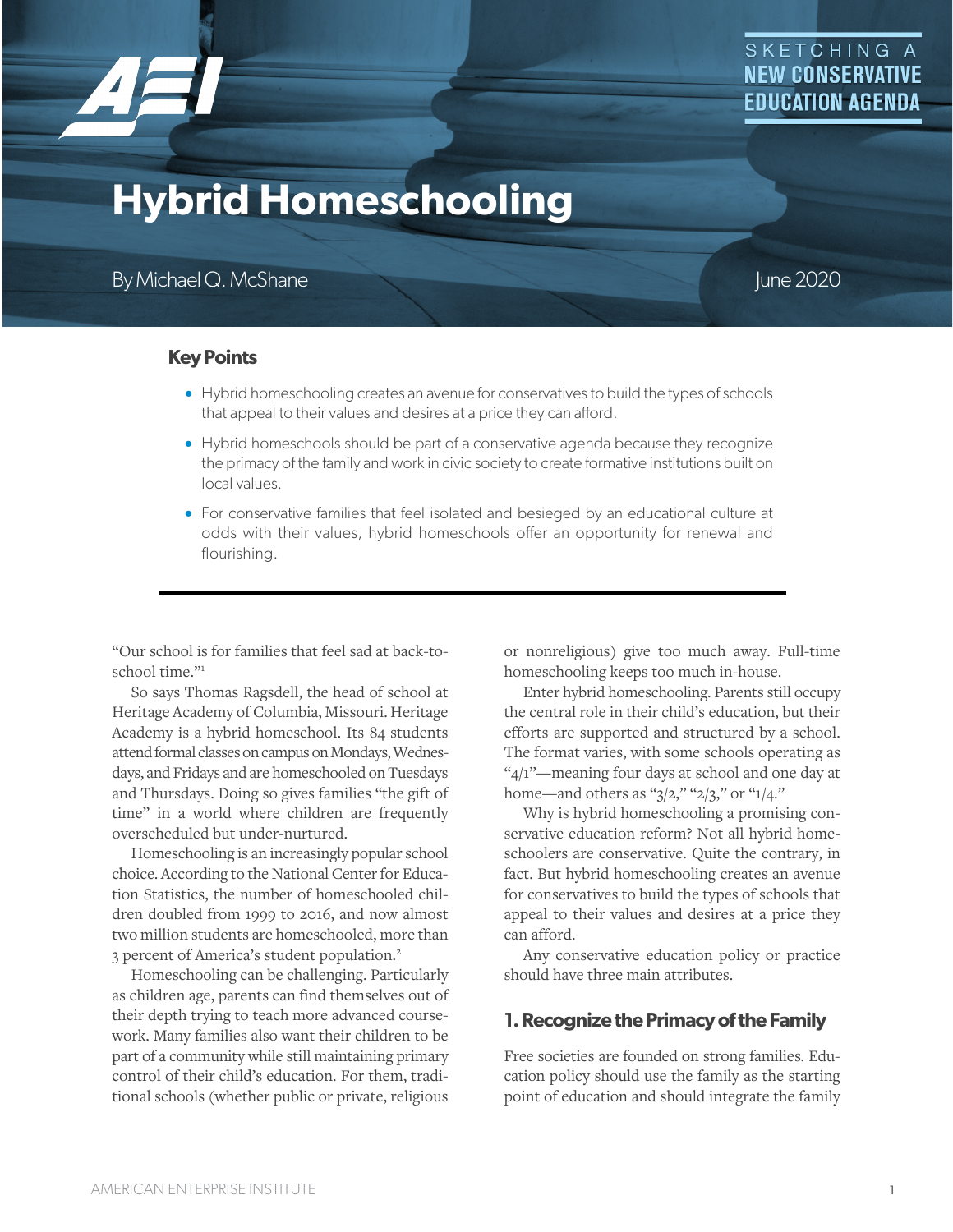into the educational process. It was no less a conservative intellectual giant than Russell Kirk who argued in a 1977 lecture at Hillsdale College:

For the family always has been the source and the center of community. In the phrase of Edmund Burke, the family is the origin of "the little platoon we belong to in society," and it is "the germ of public affections." . . . Its essential function is the rearing of children. Those societies of the past and the present which we call good societies have been strongly marked by powerful family ties. These have been societies possessed of a high degree of both order and freedom. Societies in which the family has been enfeebled have been disorderly and servile societies—lacking love, lacking security.3

Hybrid homeschools recognize that parents are their children's primary educators. Chris Harper, the head of school at Grace Prep in Arlington, Texas, the first University-Model school (a kind of hybrid homeschool) in America, put it to me this way:

We're not going to usurp the role of the parent, we're actually going to come alongside the parent, and maybe where the parent doesn't know how to do calculus, we're going to provide that. We really believe that the parent is the first government, the first shepherd, the first educator in a child's life.4

## **2. Work with Civil Society Instead of Supplanting It**

Cultivating and conserving the organizations that exist between the individual and the state has been recognized as a conservative principle since at least the time of Edmund Burke. It has started to take on more importance as both individuals have become more atomized and the state has grown in power. As Robert Nisbet wrote:

There must be in any stable culture, in any civilization that prizes its integrity, functionally significant and psychologically meaningful groups and associations lying intermediate to the individual and the larger values and purposes of his society. For these are the small areas of association within which alone such values and purposes can take on clear meaning in personal life and become the vital roots of the large culture.5

Atomized families are not the answer. Yoking them together with other families in a shared enterprise can strengthen and form them into stronger units.

Hybrid homeschools are little communities of like-minded parents working together to meet their children's academic, social, and spiritual needs. They often start in someone's living room, the excess space in the basement of a church, or, in the case of the Boone Prairie School in Whitestown, Indiana, a renovated tobacco barn. They work with institutions such as Hillsdale College to find curriculum and network through organizations such as University-Model Schools International and the Association of Classical Christian Schools. They create new institutions to help form their children into the types of people they want them to be.

## **3. Endeavor to Pass on the Store of Accumulated Knowledge**

What do conservatives in education want to conserve? In addition to the family and civil society, conservatives want to conserve knowledge itself. Conservatives believe that mankind has accumulated knowledge over the years, often tucking it away in traditions, habits, and customs. They resist the call to destroy the old to make way for the new.

They also resist the postmodern tendency that has creeped into the education system to reject objective truth, morality, reason, language, and seemingly everything else of value. The ever-thoughtful Sir Roger Scruton wrote: "Once we see that the primary purpose of education is to safeguard knowledge, all the fairy castles of the educationists tumble in ruins. Hence they are up in arms, and, as so often, in arms against the truth."6

Many hybrid homeschool use a classical curriculum and pedagogy focused on preserving and transmitting the Western canon.

The Legacy Classical Christian Academy in Fort Worth, Texas, is one such school. The curriculum is divided into a grammar stage, a logic stage, and a rhetoric stage. Students progress through the